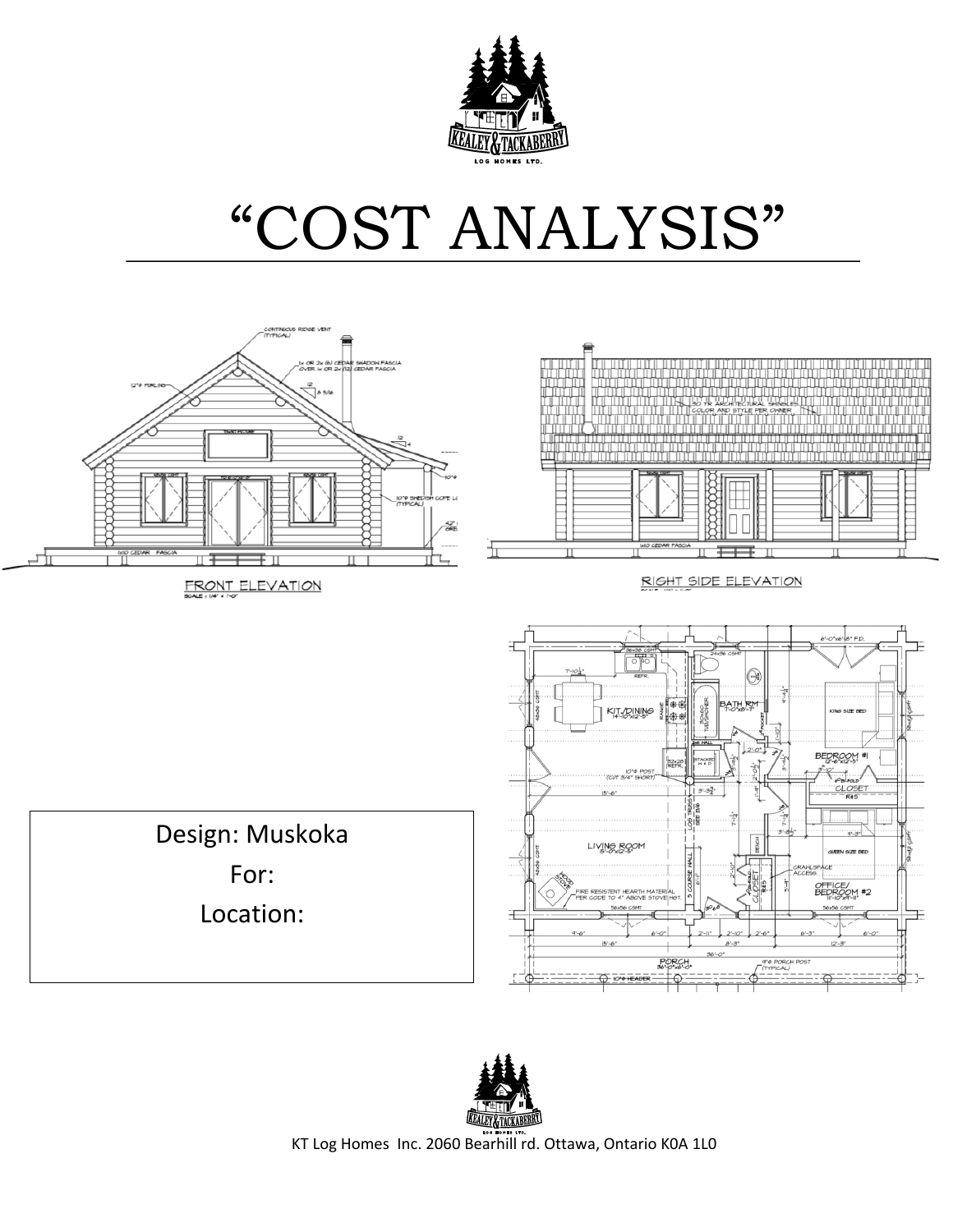# **'HOUSE' SPECIFIC COSTS**

#### Design

Muskoka model, 26' x 36' 936 sq.ft.

#### Foundation  $-$  27.5k

Slab-on-grade c/w R20 styrofoam tray

#### Weathertight Package- \$201,341

• Handcrafted round shell material package & INSTALLATION Note: includes log Walls, windows/doors, all framing, gable pine siding, steel roofing -includes porch roof but subfloor & deck are not included (to be concrete

slab)

#### Insulation  $-$  \$12 650

• Roof - R36 Rock wool, Gables - R22 Rock wool

#### Plumbing  $-$  9k

- ABS, Pex pipe & fittings to all fixtures
- 2 exterior hose taps, Valves on all accessible fixtures

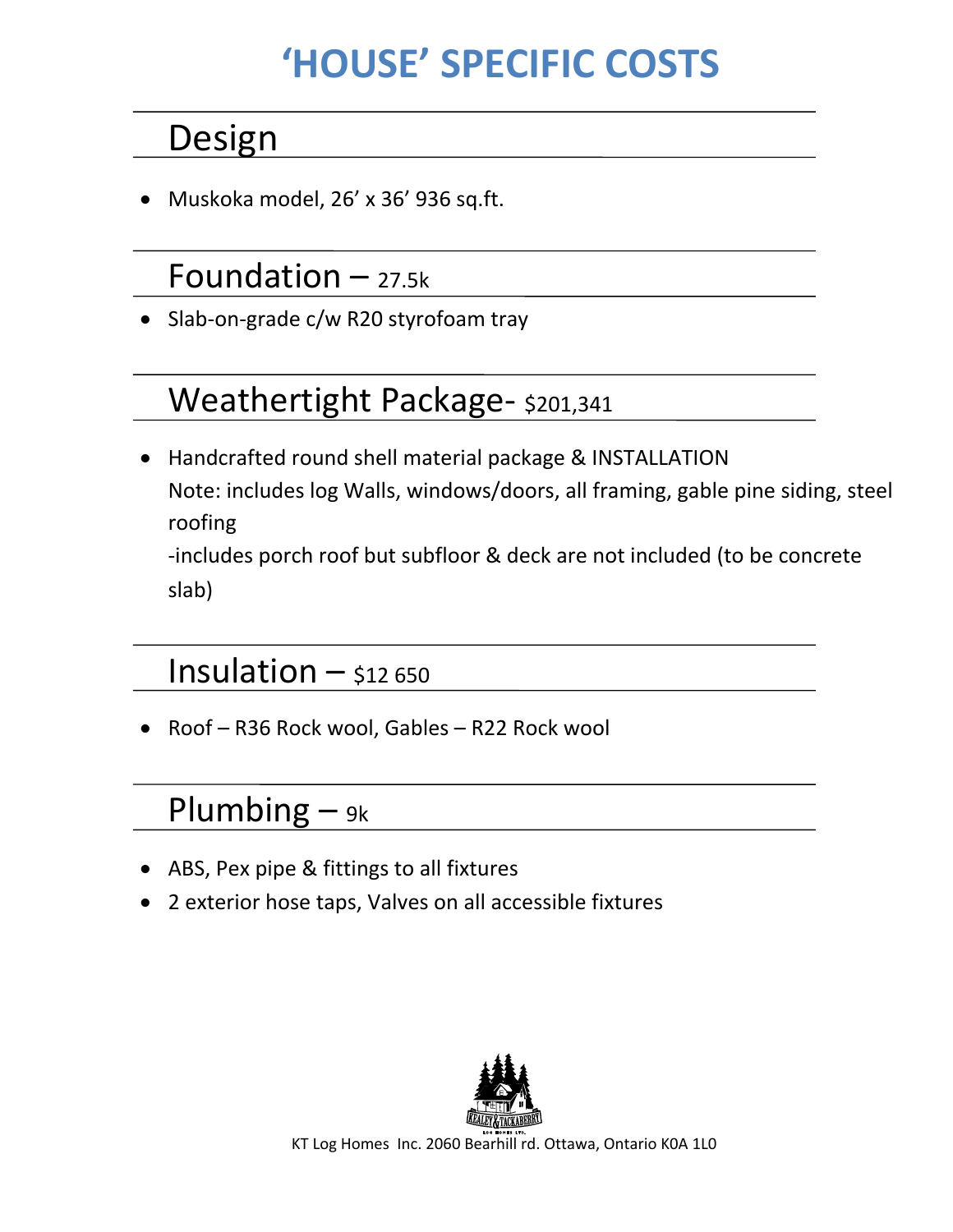#### $Electrical - 15k$

- 200 amp underground service
- All wiring to plugs, switches & mechanicals. Fixtures installed
- 2 exterior plugs, Telephone & cable wiring

#### $HVAC - 20k$

- $\bullet$  Heating radiant floor
- $\bullet$  HRV Venmar

# **TOTAL 'HOUSE' SPECIFIC COSTS**

### **(not including interior finishes or stain) - \$285,491**

#### INTERIOR FINISHINGS – 92.5k

- Drywall for all partitions, primed & painted (12.5k)
- Pine ceiling  $(12.5k)$
- Concrete Floor Finish (7.5k)
- Kitchen & Vanities c/w laminate counters (17.5k)
- Pine interior doors, window / door trim, baseboards (17.5k)
- Plumbing / electrical fixtures (5k)
- Stain Log Walls (interior/exterior, doors, ceiling (20k)